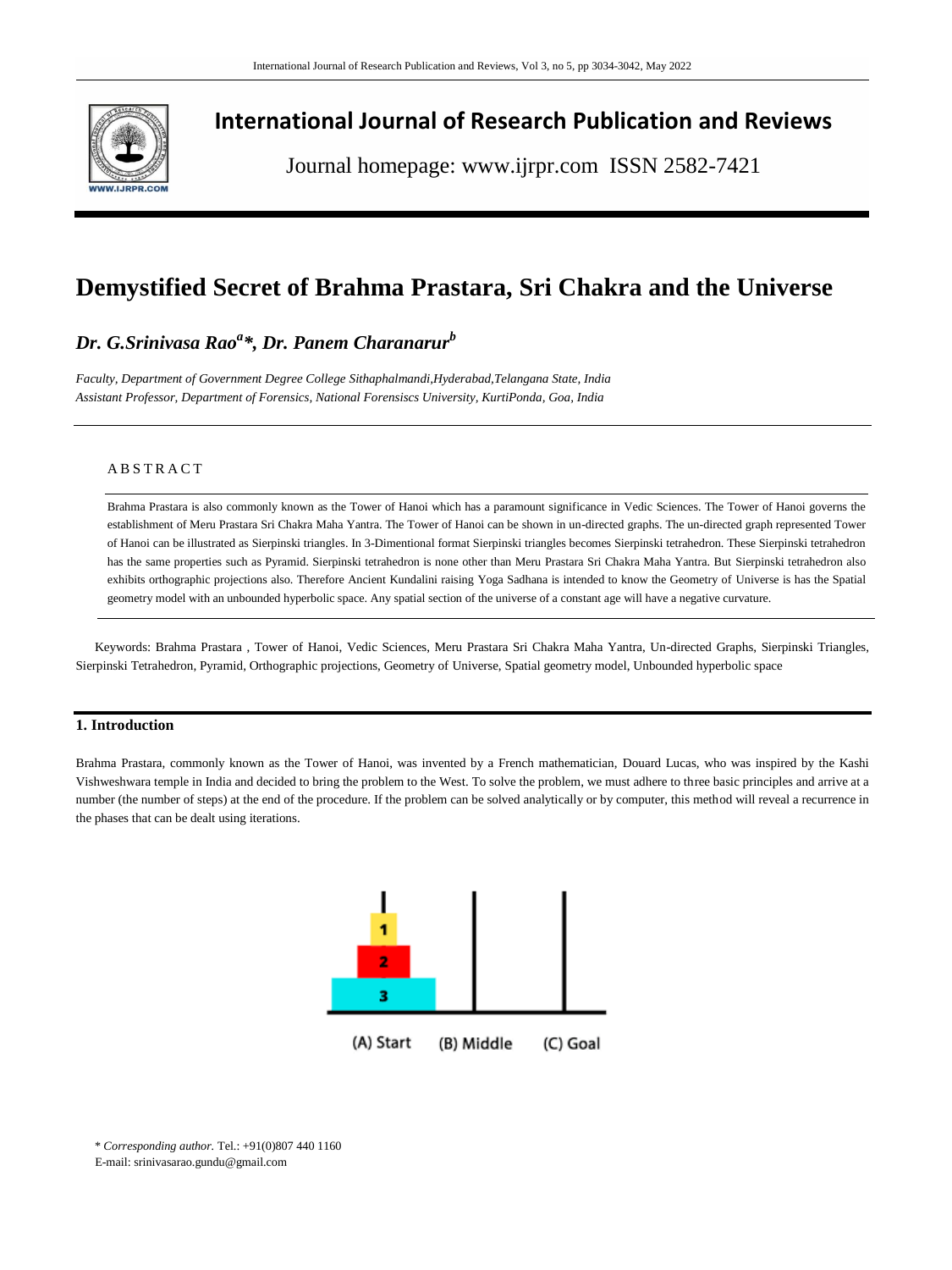

Initial State of the problem



Step 2: Move the second disk to Pole B



Step 4: Move the largest disk from pole A to pole C





Step 1: Move The topmost disk to pole C



Step 3: Move the disk from pole C to pole B



Step 5: Move the top disk from pole C to A





It consists of three rods and an unknown number of discs, each with a different size and shape, arranged in ascending order on the first rod. Rules state that a disc may be put on top of another disc that is smaller than it or on top of an empty rod. We may finish the game with as little as one move, depending on the amount of discs we utilize.

There are a number of regulations that must be followed in order for the stack to be completed: We can only move one disc at a time. It is necessary to remove the top disc from one stack and then place it on top of another stack or on an empty rod in order to complete a transfer. A smaller disc cannot be put on top of a larger one. Using three discs, the problem may be completed in seven moves. A Tower of Hanoi problem may be solved in as few as  $2<sup>n</sup>$ -1, where n is the number of discs.

With 64 golden discs around a big space at an Indian temple of Kashi Vishweshwara, there is a fascinating story to be told. Brahmin priests have been rotating these discs in line with Brahma's unchanging principles since that time, according to an ancient prophesy. Because of this, the puzzle is also known as Brahma Prastara (Brahma's Tower). After all the moves have been made, according to folklore, everything will end.

Even if the narrative is accurate, and the priests were able to move discs at the pace of one per second, utilizing the least amount of movements, it would take them around 585 billion years, or 42 times the current age of the universe, to complete.

#### The narrative of how the Tower of Brahma came to be

When the Devtas and Asuras clashed in the Rugveda, the Devatas went to see Lord Shiva about the difficulty the Asuras were making. When Lord Shiva inquired about this, Lord Brahma came up with an answer. Three Lokas should be created —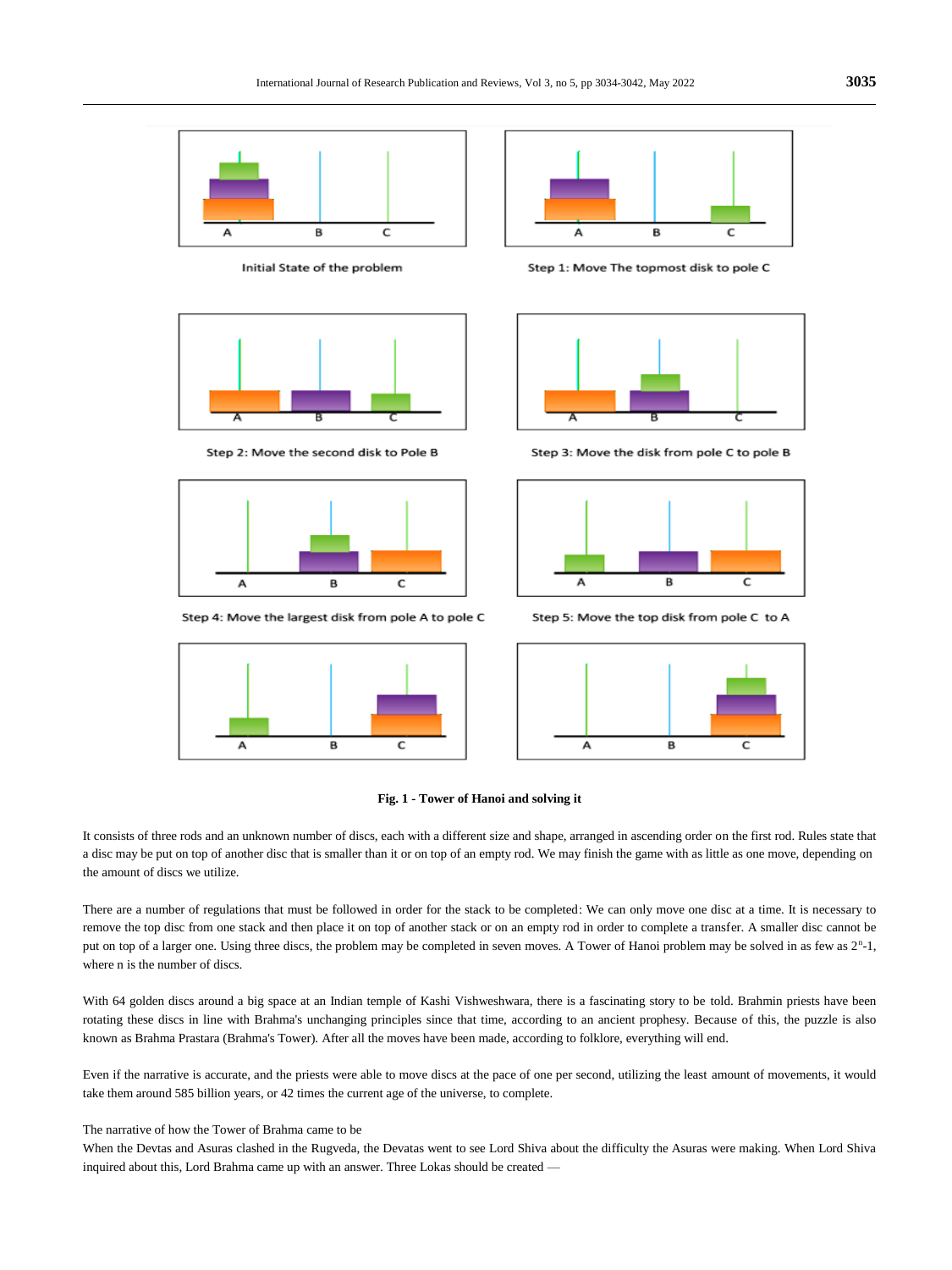Swarga Loka is the home of the Devatas

A human settlement in Martya Loka

A place where Asuras may live in Paathala Loka.

In each Loka, Lord Brahma put a diamond tower, and in the Aakash Loka, he placed 64 golden discs. For their part, Devtas were given the duty of transporting the disc to Paatla Loke in accordance with the same guidelines. As a result, the LordBrahma cycle comes to an end.



**Fig. 2. Swarga , Marthya and Paathaala Lokas Illustration**

#### **2. Existing Solutions for the Tower of Hanoi**

In an Iterative solution for the toy problem, an easy solution is to alternate movements between the smallest and non-smallest pieces in an iterative approach. Always move the smallest piece in the same direction while repositioning it (to the right if the starting number of pieces is even, to the left if the starting number of pieces is odd). Instead of going in a certain way, try the other end first and then return to where you were going in the proper direction.

In an Equivalent iterative solution the discs are numbered from 1 to n. (largest to smallest). Peg A to Peg C is the initial move if n is odd. A move from peg A to B occurs first when the number of pegs n is even. Here are a few more rules: Directly on an odd disc, no odd disc is allowed. Directly on top of an even disc is not permitted. Occasionally, there will be two pegs: one with discs, and one without. Put the disc on the peg that isn't empty. Disks should never be moved more than once in a row. There is only one permitted move after the first turn because of those restrictions.

In a Recursive Solution approach we must understand that an issue may be broken down into a series of smaller sub-problems, to which the same basic solving process that we are looking applies, and the whole answer is then discovered from those sub-problems' solutions. Having "smaller" difficulties creates a higher probability of resolving the original problem.

Then, for Hanoi's Towers: The discs are numbered from 1 (the smallest, uppermost) through n (the total number of pegs) (largest, bottom-most). Assuming that all n discs are distributed among the pegs in legal configurations, and if a source peg has m top discs and that all other discs are bigger than m, it is possible to transport m discs from a source peg to a destination peg using a spare peg without breaking the rules: Use the same basic solution approach to move m 1 discs from the source to the spare peg. The presumption is that rules are not broken. This leaves disc m as the source peg's top disc.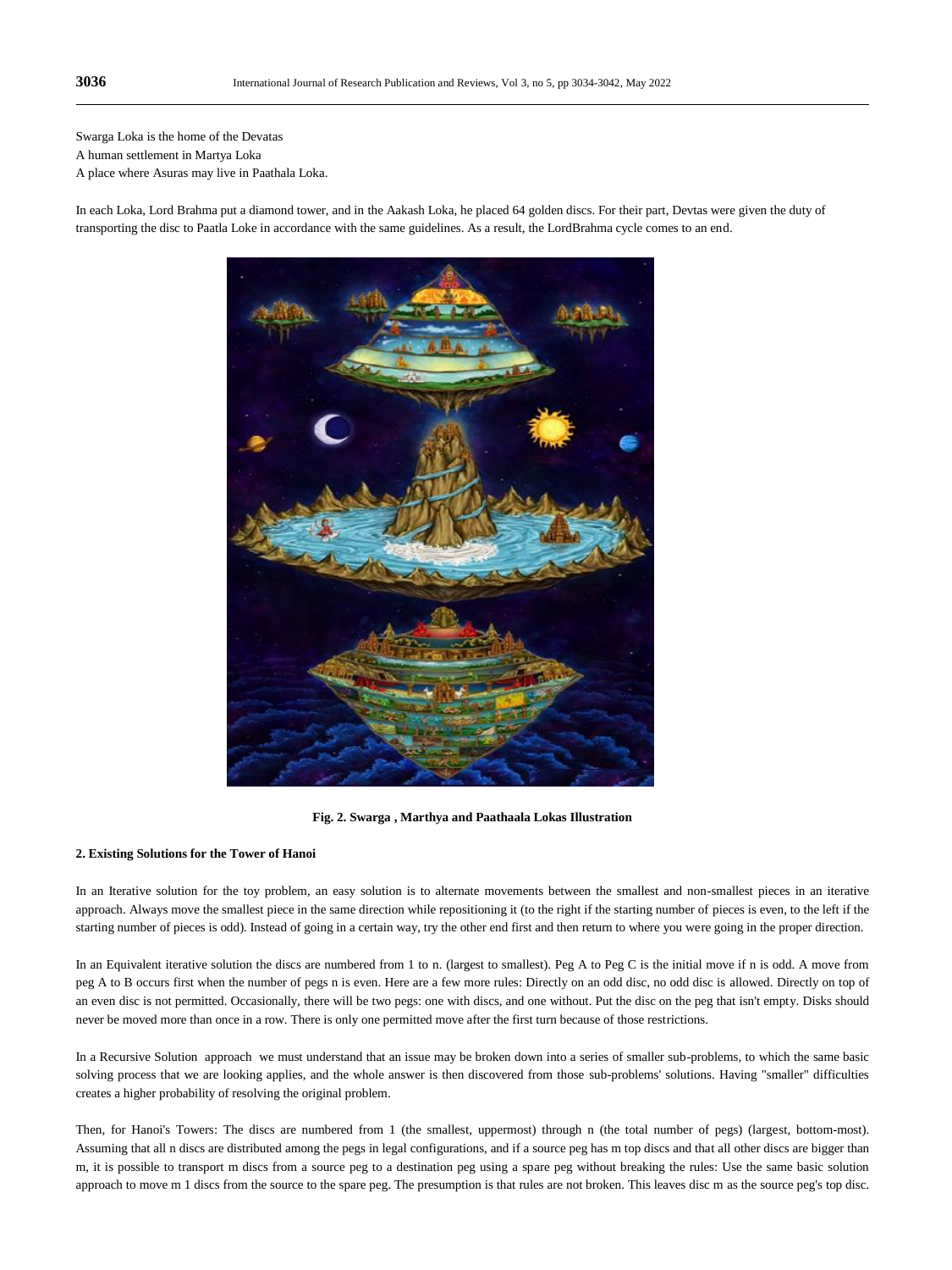You only need to move the disc m one peg, which is assured to be a legitimate move because of the assumptions. In order to avoid breaking the regulations, move the m 1 discs from the spare to the target peg in the same manner as the m discs, using the same general solution approach. Steps 1 and 3 may be skipped if no discs are moved, which is the default circumstance and so does not break the requirements. Once the n discs have been moved from source peg A to target peg C, the Tower of Hanoi solution may be completed by employing spare peg B. When teaching programming, this strategy is often used as an example of recursion since it can be mathematically proven by mathematical induction.

Now we will use the Recursive Approach make an algorithm, Start Tower of Hanoi (disk, source, destination, auxiliary) If disk  $== 1$ , then move disk from source to destination else Step 1----Hanoi (disk - 1, source, auxiliary, destination) Step 2----move disk from source to destination Step 3----Hanoi (disk - 1, aux, destination, source) end if end Tower of Hanoi Stop aaa aaa  $\left($ caa baa  $(baa)$  $(c$ aa (bca)  $(cba)$ cba  $($ bca $)$ (bba  $(\mathsf{cca})$ (aca aba cca) (aca aba) (bba  $(ccb)$  $(bbc)$  $\overline{\mathsf{ccb}}$  $(bbc)$ acb bcb  $cbc$  $abc$ (acb  $($ bc $\mathsf{b}$  $c$ bc  $(abc)$  $(abb)$ bab  $\left($ cac $\right)$ acc  $(abb)$ bab cac acc bbb cbb  $(\mathsf{cab})$  $(aab)$  $\left( \right)$ aac bac bcc ccc bbb cbb)  $(bcc)$ cab (aab aac (bac ccc

**Fig. 3 - Tower of Hanoi with 3 disks and 3 rods using un directed graphs Fig. 4 – Inside increasing space we can see as a Triangle**



**Fig. 5 – Sierpinski triangles increasing step by step**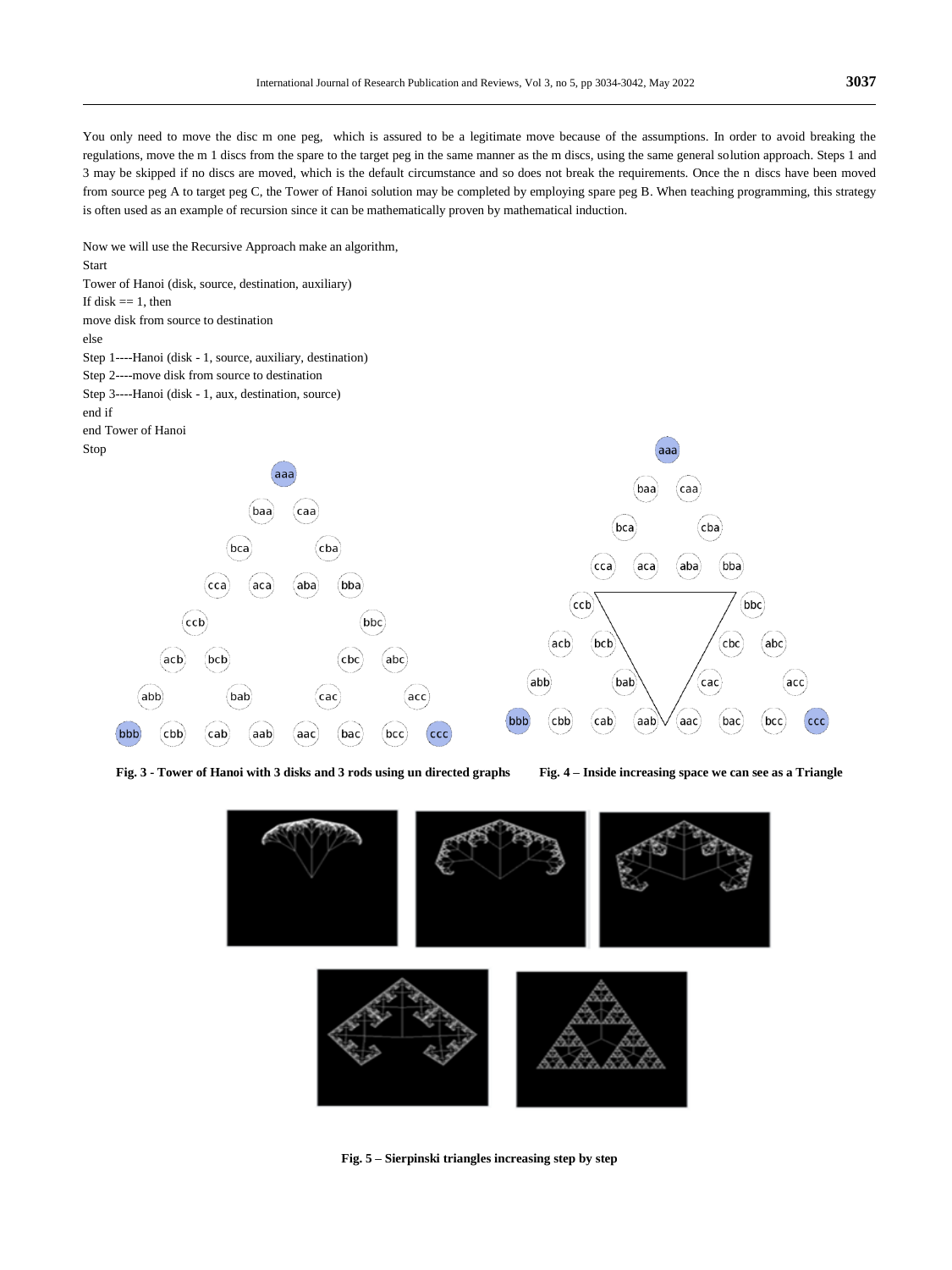The Sierpinski triangle is the name given to it. Fractal fixed sets having the overall form of an equilateral triangle are split into smaller equilateral triangles in the Sierpinski triangle. At first, this was formed as a curve, one of the most fundamental instances of self-similar sets—that is, it is a mathematically generated pattern that can be reproduced at any scale. Sierpiski's name has been attached to the pattern, yet it has been used as a decorative design for centuries before his work was ever completed. The nature of spreading can be make it visualized using the below figures,



**Fig. 6 – Sierpinski tetrahedron**

Formed by continually decreasing tetrahedron to half its original height, then arranging four copies together with their corners touching, and then repeating this procedure, the Sierpinski tetrahedron is the three-dimensional equivalent of the Sierpinski triangle. If this is animated as like rotating level-4 Sierpinski tetrahedron shows how some orthographic projections of a Sierpinski tetrahedron can fill a plane as shown below,





It has the similarities with Sri Chakra is a religious geometrical drawing. Sri Chakra is a common yantra. Sri Chakra is an esoteric symbol that embodies significant philosophical and yogic themes. "Kundalini is another word for Atma, self, or Shakthi," Sri Ramana Maharshi explains. Sri Chakra is made up of numerous polygons that are connected by multiple triangles.

When the devotee reaches the center, the reservoir of all knowledge and the final goal of his journey. But the spiritual awareness generated within him during his penetration to the central essence makes him realize that this point is nothing but the center of his own heart, the innermost realm of his being. This realization is the ultimate aim of the yantra.

When Koulinee reaches Sahasraara energy is mixed with energy or energy is submerged with energy. That is nothing other than Bhairavee reached Bhairava thereby Bhairavee has left her identity and she got unified with Bhairava. Both of them pulsate slowly and their pulsating reaches a peak stage where both of them end pulsating and blissfully evolve as a singular and unified point called Bindhu.

Bhairavee and Bhairava pulsating are called as dance. Their cosmic dance has more significance. Bhairavee"s rhythm of dance is called as Lasya and Bhairava"s rhythm of dance is called as Tandava. When both of them are unified and perform such dance is called Laya. When Laya is attained it is the final point. Such final point is seen in Meru Prastara.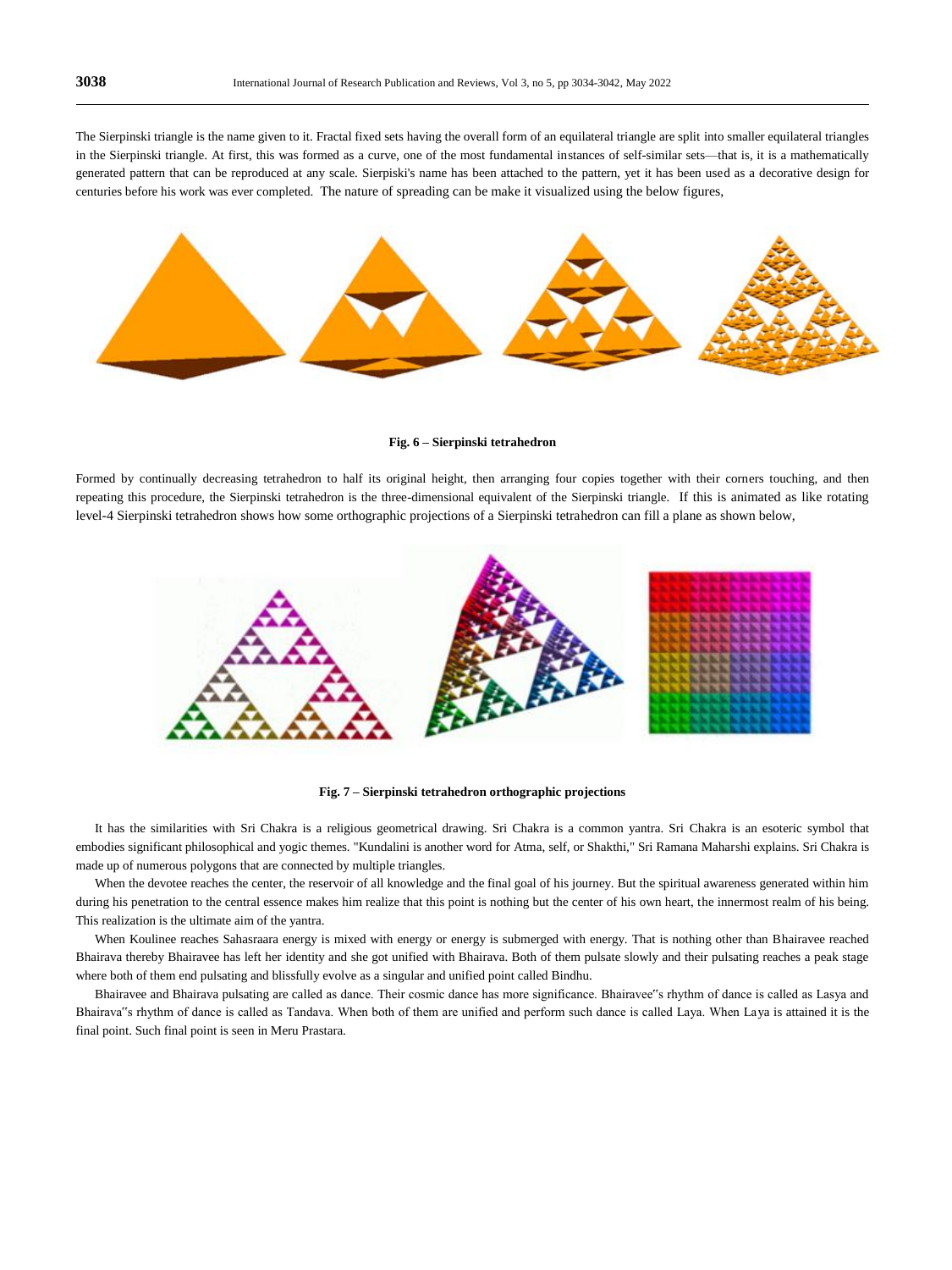

**Fig. 8 – Sri Chakra in different forms**

If the observable universe is less than the total universe, we will be able to observe only a portion of it, and we may not be able to ascertain its global geometry by measurement. It is currently unknown if the observable universe is similar to the global universe, or is several orders of magnitude smaller, based on experiments. In certain dimensions, the cosmos may be small, but not in others analogous to the way a cuboid is longer in the dimension of length than it is in the dimensions of width and depth. To see if a mathematical model adequately reflects the universe, scientists look for novel implications of the model — what are some events in the universe that we haven't seen before but must exist if the model is valid — and create tests to see if those phenomena occur. If the cosmos is a small closed loop, for example, several representations of an item in the sky should be visible, though not necessarily of the same age.

Cosmologists typically deal with a set of co-moving coordinates, a space-like slice of space time for which the existence of a preferred set is possible and commonly acknowledged in modern physical cosmology. The backward light cone (all places within the cosmic light horizon, given time to reach a certain observer) is the section of space time that may be perceived, while the related phrase Hubble volume can be used to describe either the past light cone or co-moving space up to the surface of last scattering. From the perspective of special relativity alone, speaking of "the shape of the universe (at a point in time)" is ontologically naive: due to the relativity of simultaneity, we cannot speak of different points in space as being "at the same point in time," and thus of "the shape of the universe at a point in time." However, by employing the time since the Big Bang (measured in the reference of CMB) as a distinct universal time, the co-moving coordinates (if well-defined) provide a precise sense to those.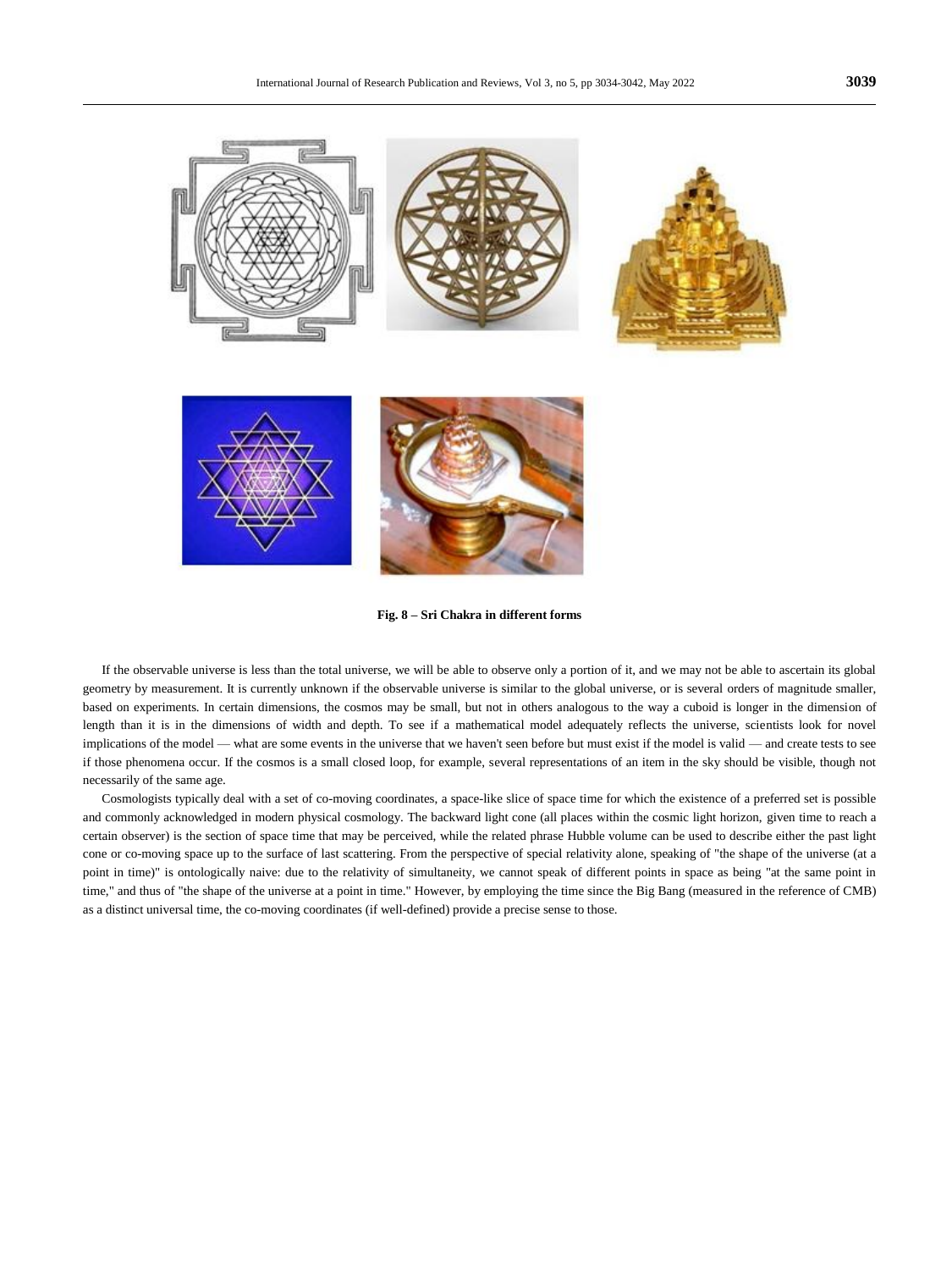

**Fig. 9 – Sri Chakra with Nata Raja and Lord Shiva in Samadhi Sthithi and a man activating his Kundalini to reach Sahasrara**

The local geometry of the universe is determined by whether the density parameter  $\Omega$  is greater than, less than, or equal to 1. From top to bottom: a spherical universe with  $\Omega > 1$ , a hyperbolic universe with  $\Omega < 1$ , and a flat universe with  $\Omega = 1$ . These depictions of two-dimensional surfaces are merely easily visualizable analogs to the 3-dimensional structure of (local) space.

Global structure covers the geometry and the topology of the whole universe—both the observable universe and beyond. While the local geometry does not determine the global geometry completely, it does limit the possibilities, particularly a geometry of a constant curvature. The universe is often taken to be a geodesic manifold, free of topological defects; relaxing either of these complicates the analysis considerably. A global geometry is a local geometry plus a topology. It follows that a topology alone does not give a global geometry: for instance, Euclidean 3-space and hyperbolic 3-space have the same topology but different global geometries.

As stated in the introduction, investigations within the study of the global structure of the universe include:

whether the universe is infinite or finite in extent,

whether the geometry of the global universe is flat, positively curved, or negatively curved, and,

whether the topology is simply connected like a sphere or multiply connected, like a torus.



**Fig. 10 –Geometry of the universe**

If one applies Minkowski space-based special relativity to expansion of the universe, without resorting to the concept of a curved spacetime, then one obtains the Milne model. Any spatial section of the universe of a constant age (the proper time elapsed from the Big Bang) will have a negative curvature; this is merely a pseudo-Euclidean geometric fact analogous to one that concentric spheres in the flat Euclidean space are nevertheless curved. Spatial geometry of this model is an unbounded hyperbolic space. The entire universe in this model can be modelled by embedding it in Minkowski spacetime, in which case the universe is included inside a future light cone of a Minkowski spacetime. The Milne model in this case is the future interior of the light cone and the light cone itself is the Big Bang.

For any given moment  $t > 0$  of coordinate time within the Milne model (assuming the Big Bang has  $t = 0$ ), any cross-section of the universe at constant t' in the Minkowski spacetime is bounded by a sphere of radius c t = c t'. The apparent paradox of an infinite universe "contained" within a sphere is an effect of the mismatch between coordinate systems of the Milne model and the Minkowski spacetime in which it is embedded.

This model is essentially a degenerate FLRW for  $\Omega = 0$ . It is incompatible with observations that definitely rule out such a large negative spatial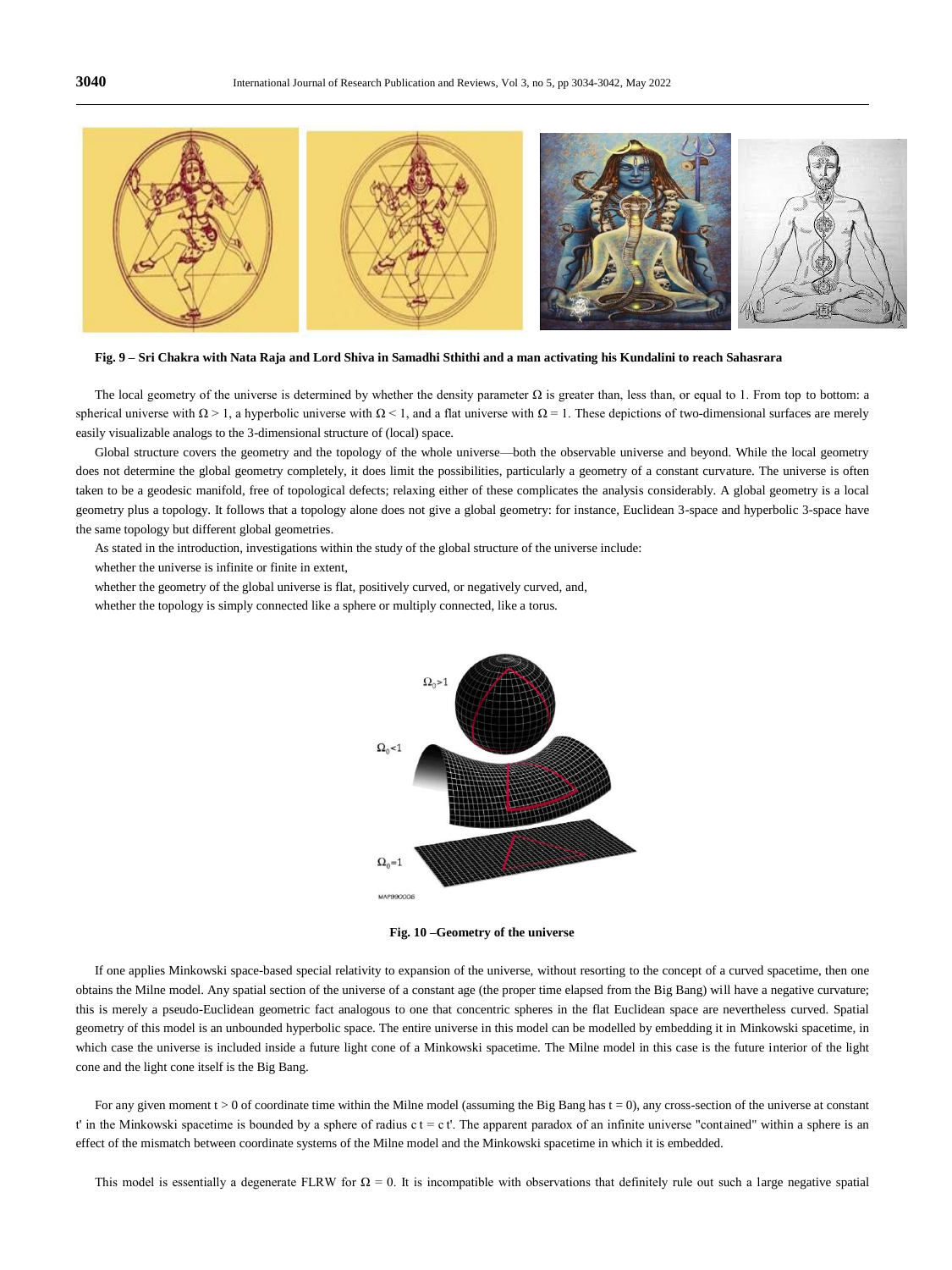**Dark Energy Accelerated Expansion Afterglow Light** Pattern **Dark Ages** Development of 380,000 yrs. Galaxies, Planets, etc. Inflation **WMAP** Quantum **Fluctuations 1st Stars** about 400 million yrs. **Big Bang Expansion** 13.7 billion years

curvature. However, as a background in which gravitational fields (or gravitons) can operate, due to diffeomorphism invariance, the space on the macroscopic scale, is equivalent to any other (open) solution of Einstein's field equations.

#### **Fig. 11 Shape of the Universe**

## **2. Koula dharma and Cosmic connection establishment**

As per Koula Dharma Trikona itself is adorable and needs to worship. When Koulini preaches instantly he/she would attains Moksha. Therefore one who follows Koula dharma are also called "Kshana Mukta". In Koula Dharma Koulinee is also called as Bhairavee. When Bhairavee is awaken she approaches to Sahasraara. Sahasraara is the place Bhairava resides. Eventhough Bhairava has no much significance in Koulinee tradition, Union of Bhairavee and Bhairavas is given much significance. When a Triangle is added to a Cylinder it makes Spherical Triangle. It is the real Geometry of this Universe. If the Universe is considered to be in the form of a Sphere, then it is possible to have our below assumptions. If the Universe is Spherical then only all our assumptions of forces and their equilibrium factor comes into an effect. The cylinder symbolizes equilibrium factor.

A spherical triangle is a figure formed on the surface of a sphere by three great circular arcs intersecting pair wise in thr ee vertices. The spherical triangle is the spherical analog of the planar triangle.

Let a spherical triangle have angles A, B, and C (measured in radians at the vertices along the surface of the sphere) and let the sphere on which the spherical triangle sits have radius R. Then the surface area Delta of the spherical triangle is

#### Delta=R^2[(A+B+C)-pi]=R^2E,

where E is called the spherical excess, with E=0 in the degenerate case of a planar triangle. The sum of the angles of a spherical triangle is between pi and 3pi radians (180 degrees and 540 degrees). The amount by which it exceeds 180 degrees is called the spherical excess and is denoted E or Delta, the latter of which can cause confusion since it also can refer to the surface area of a spherical triangle. The difference between 2pi radians (360 degrees) and the sum of the side arc lengths a, b, and c is called the spherical defect and is denoted D or delta. On any sphere, if three connecting arcs are drawn, two triangles are created. If each triangle takes up one hemisphere, then they are equal in size, but in general there will be one larger and one smaller. Any spherical triangle can therefore be considered both an inner and outer triangle, with the inner triangle usually being assumed. The sum of the angles of an outer spherical triangle is between 3pi and 5pi radians.

At the beginning there is a point. It is grown up into a triangle. When the triangle has grown in size it could cover the sphere. This Phenomenon is explained with the help of Geometry using Legendre's theorem on spherical triangles. Therefore Spherical Triangles are much potential enough.